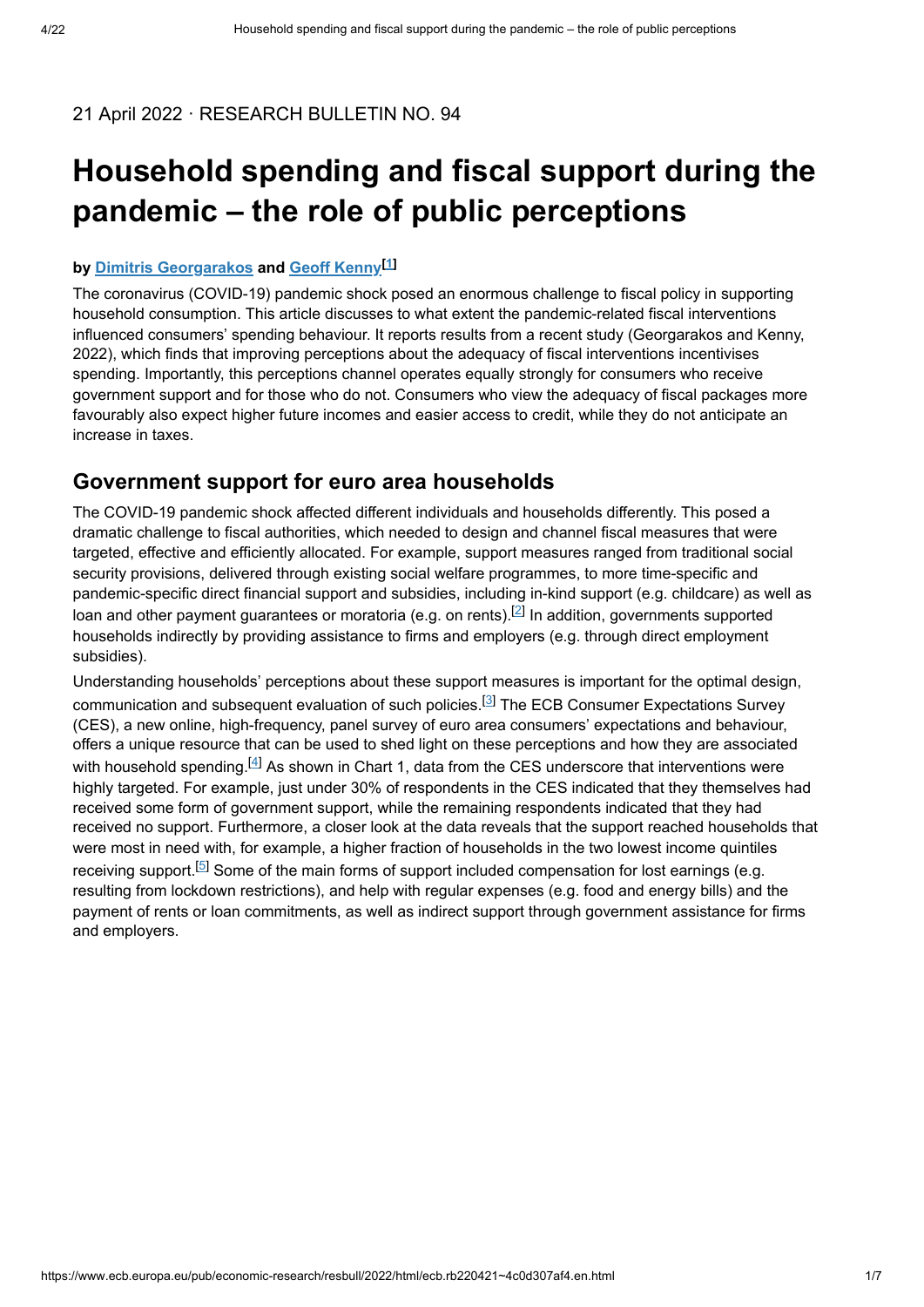# **Chart 1**

Types of pandemic-related government support in 2020



#### Source: CES data collected in December 2020.

Notes: The figures are weighted aggregates. Respondents were asked to reply to the question "In response to the coronavirus (COVID-19) outbreak, governments are introducing policies to support households, workers and businesses. Please indicate whether your household has received such support in any of the following forms since January 2020". They were able to select multiple answers from a list of direct and indirect support measures, as shown on the horizontal axis in the chart.

## **Perceptions about the adequacy of government support**

Not surprisingly, the highly varied nature of the financial and non-financial needs generated in the course of the pandemic, coupled with the multi-faceted nature of the government measures (as depicted in Chart 1), led to disparate public perceptions about the overall adequacy of fiscal support policies.<sup>[6]</sup> To gauge these perceptions, we asked CES respondents to directly assess the adequacy of fiscal support measures for the financial well-being of their household.<sup>[Z]</sup> This equips us with a common metric across households who have different needs and characteristics and who may or may not have received fiscal support in its various possible forms. One finding we obtain is that respondents who received support generally perceive fiscal interventions to be more adequate (Chart 2). In addition, the survey results highlight some significant differences and time-variation across countries, with fiscal interventions generally perceived to be less adequate in countries that were more heavily affected by the initial COVID-19 outbreak.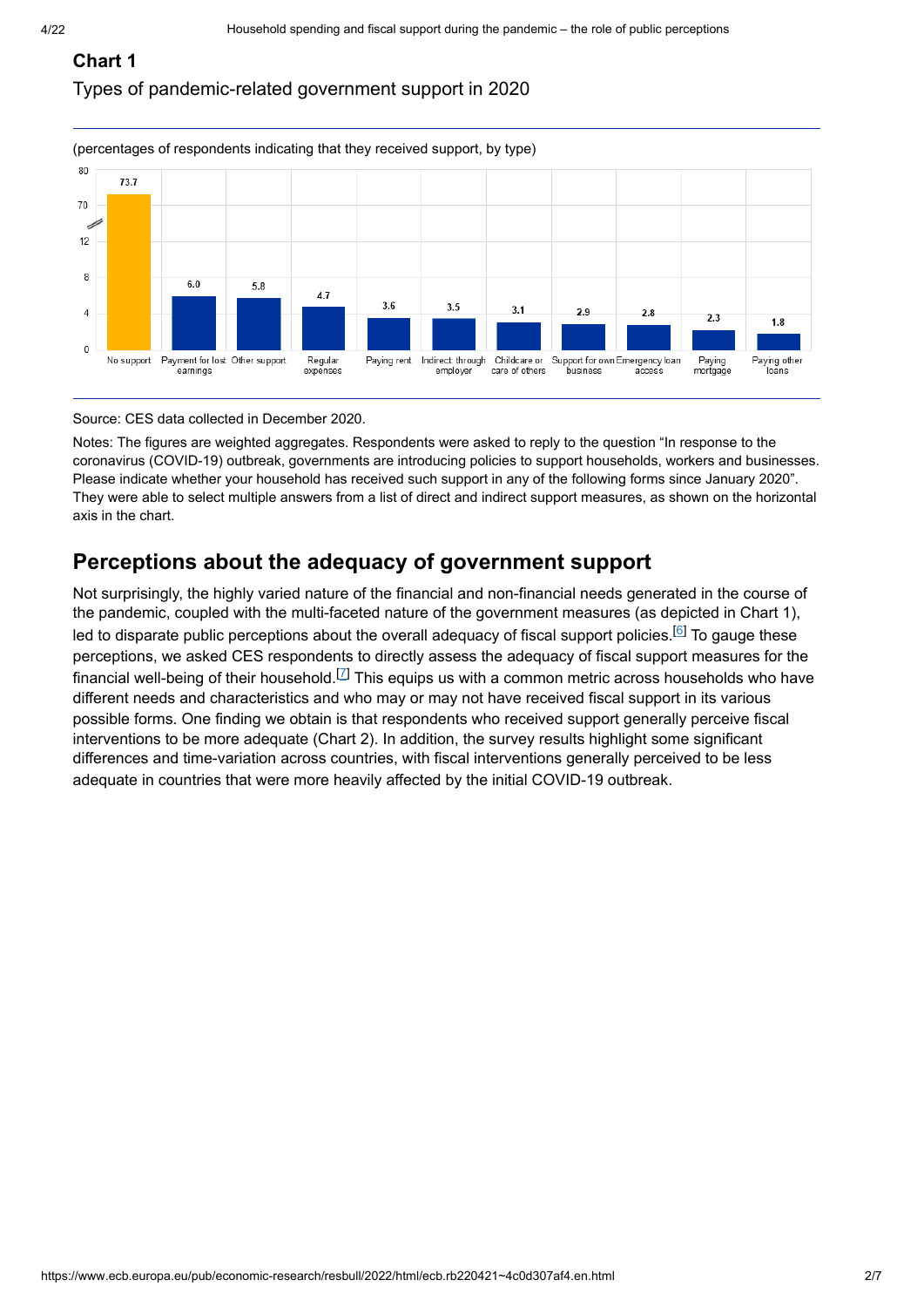#### **Chart 2**

#### Perceived adequacy of government support in the euro area



#### Source: CES.

Notes: The figures are weighted aggregates. Respondents were asked to reply to the question "Governments are taking financial support measures in response to the coronavirus (COVID-19) outbreak. How do you rate the adequacy of these measures for your household's financial situation?" They were asked to provide an answer ranging from 0 (very poor) to 10 (very good) in various survey waves between July 2020 and December 2021. The classification into recipients and non-recipients of government support is based on replies to the following question that was included in the December 2020 survey round: "In response to the coronavirus (COVID-19) outbreak, governments are introducing policies to support households, workers and businesses. Please indicate whether your household has received such support in any of the following forms since January 2020".

Using the CES data, it is also possible to analyse the extent to which providing information about fiscal support packages may influence the public's perceptions about the adequacy of government support and, in turn, households' expectations and behaviour. $^{\boxtimes}$  To this end, we set up an experiment in which random samples of CES respondents were provided with information about the size and aims (namely, to foster economic recovery) of the fiscal response at both a national and an EU level. We then compared the expectations and subsequent spending behaviour of respondents who received this information with those of a control group who did not receive any information.<sup>[9]</sup> One key finding is that providing such information generates a clear improvement in the perceived adequacy of the fiscal support, particularly among households who previously perceived the fiscal interventions to be least adequate. These information effects imply that consumer perceptions are not fully informed, even on a subject that received considerable media attention in the context of the COVID-19 pandemic. They also highlight the benefits of communicating with the public in a simple and direct way. For example, communication can be very effective if it refers to the historically high level of support, makes this support personally relevant to households (e.g. by expressing it on a per capita basis) and explains the intended use (namely, to foster economic recovery).

## **Impact of perceptions on spending behaviour and expectations**

A key question is whether changes in perceptions about the adequacy of government support policies could have a causal impact on actual spending decisions of consumers. Our data suggest a positive correlation between such perceptions and purchases of big-ticket items of a discretionary nature, like cars and holiday purchases (Chart 3). The results of the experiment show clearly that an improvement in consumer beliefs about the adequacy of fiscal support measures has a strong and persistent positive causal effect on spending on such goods. We also find some increase in the share of expenditure on non-durable purchases that are more discretionary in nature, like clothing and recreational services, when consumers perceive government support to be more adequate.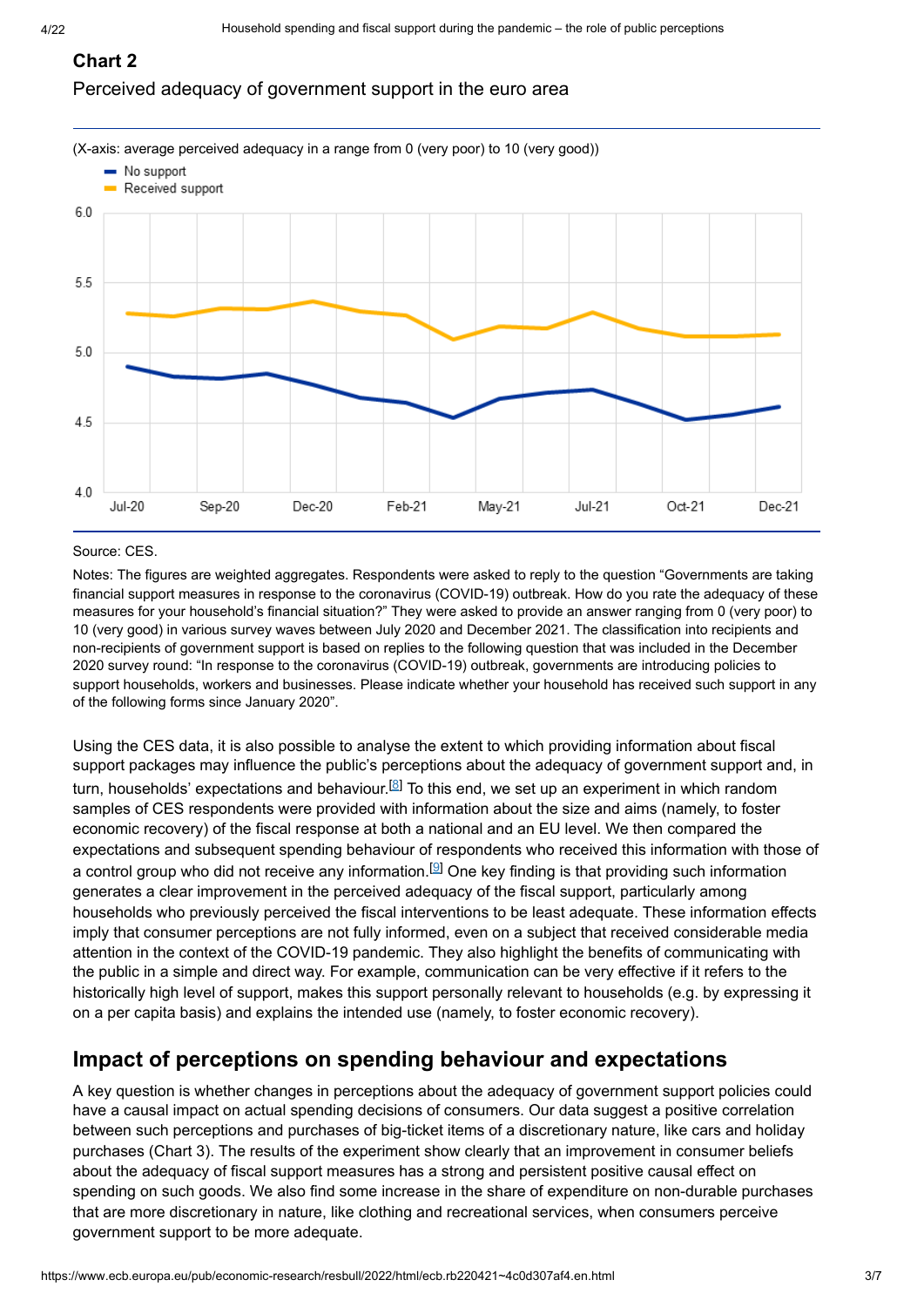#### 4/22 Household spending and fiscal support during the pandemic – the role of public perceptions

Which expectations channels might underpin these changes in consumer behaviour? Our analysis shows that respondents who perceive fiscal interventions to be more adequate also hold more optimistic expectations about their own income prospects, financial situation and future access to credit. By contrast, our experiment shows that providing information does not influence consumer expectations about future taxes. This is important, as a rise in expected taxes associated with government support measures could attenuate the stimulatory effects of fiscal policy. Finally, the results also demonstrate that this perceptions channel operates beyond any direct effects associated with the actual receipt of government transfers and support. In particular, spending is just as strong for those households who did not receive any support as for those who did. This points to the powerful role of perceptions, as they operate over and above any immediate effects that government transfers can have on spending. Thus, our evidence suggests that fiscal interventions and the related communication can have broader consequences, as they influence the behaviour of households even if they themselves do not actually receive any government support.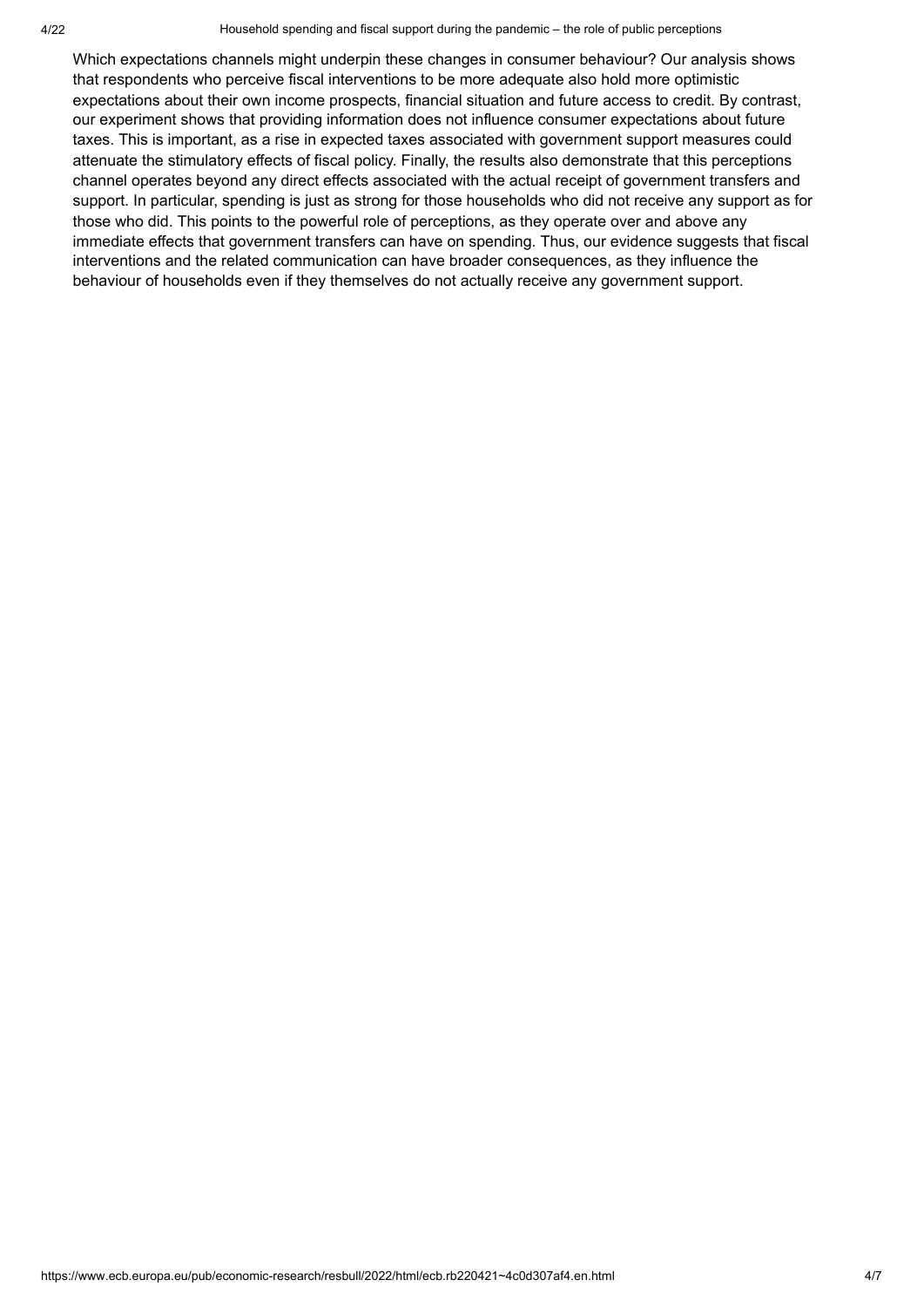# **Chart 3**

Consumption and the perceived adequacy of pandemic-related government support

(x-axis: average perceived adequacy in a range from 0 (very poor) to 10 (very good); y-axis: percentages of respondents who have purchased a holiday (panel a) or a car (panel b) in the past month)

# **a) Holiday purchases and perceived adequacy**



Source: CES.

Notes: Respondents were asked to reply to the question "Governments are taking financial support measures in response to the coronavirus (COVID-19) outbreak. How do you rate the adequacy of these measures for your household's financial situation?" They were asked to provide an answer ranging from 0 (very poor) to 10 (very good). Respondents are also asked every month about purchases of big-ticket items (for example, holidays): "Which of the following have you purchased in the past 30 days? Please select all that apply". The latest observation is for December 2021.

# **Conclusions**

Using survey data from the new ECB CES, we were able to measure and closely track perceptions and expectations of euro area households over a period that was marked by the pandemic shock and large-scale fiscal interventions. By communicating clearly and factually about the magnitude, nature and ultimate goals of fiscal interventions, it is possible to improve the public's perceptions about the adequacy of such policies. This, in turn, can help stimulate consumer spending and enhance the benefits of fiscal policy in terms of stabilising the economy. Importantly, such perceptions influence the behaviour of households in general and not just those who actually receive support. This points to the broad and important consequences of the public's perceptions in driving economic outcomes.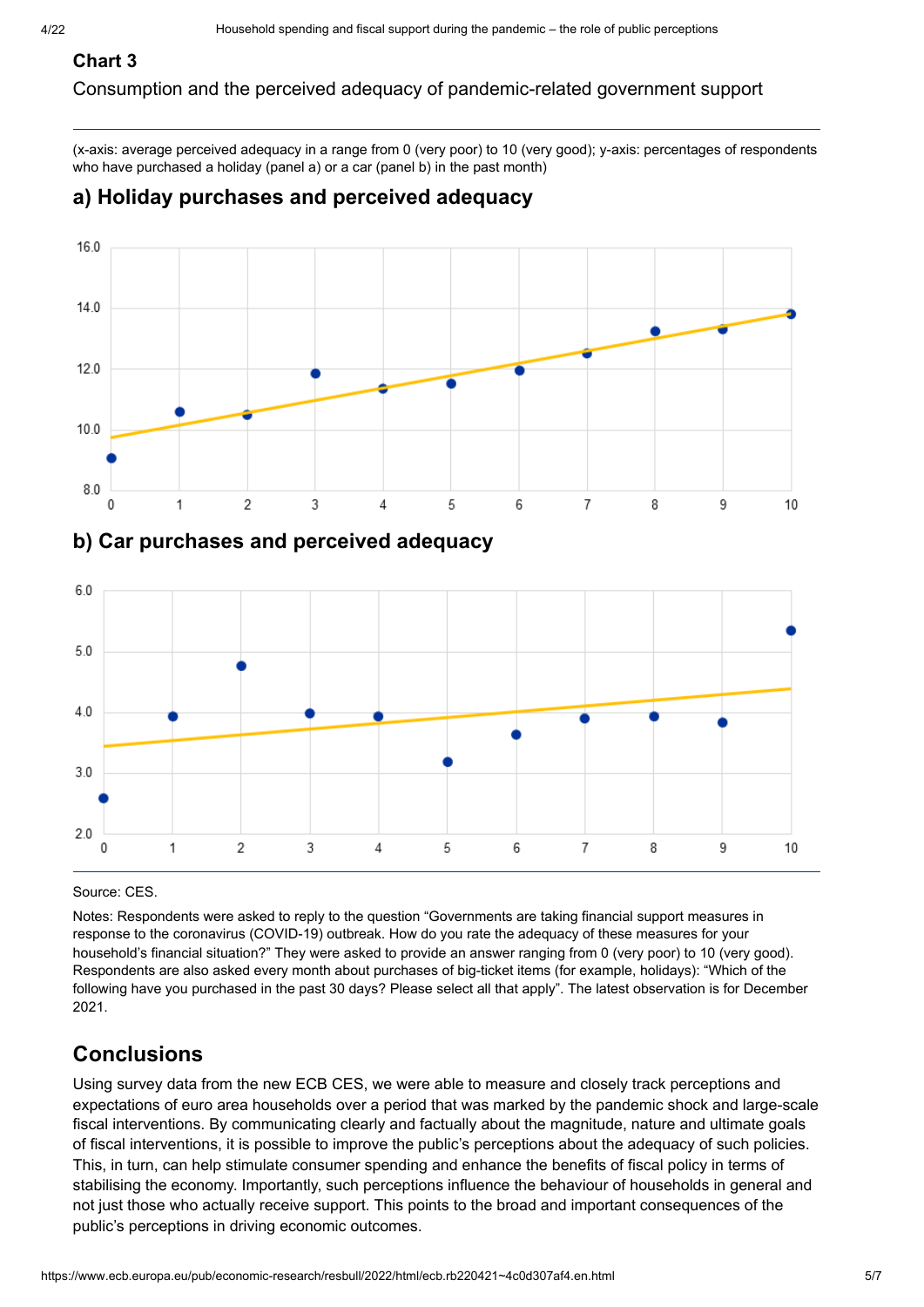### **References**

Blinder, A.S. and Krueger, A.B. (2004), "What does the public know about economic policy, and how does it know it?", *Brookings Papers on Economic Activity*, Vol. 35(1), pp. 327-397.

Christelis, D., Georgarakos, D., Jappelli, T. and Kenny, G. (2020), "The Covid-19 crisis and consumption: survey evidence from six EU countries"[,](https://www.ecb.europa.eu/pub/pdf/scpwps/ecb.wp2507~1a6ed7205b.en.pdf?c43ffcfed6d09bbfe041906cd3c7f123) <u>Working Paper Series, No 2507,</u> ECB, Frankfurt am Main, December.

Coibion, O., Gorodnichenko, Y. and Weber, M. (2020a), "How did U.S. consumers use their stimulus payments?" *NBER Working Paper*, No 27693, August.

Coibion, O., Gorodnichenko, Y. and Weber, M. (2020b), "Does policy communication during Covid work?" *NBER Working Paper*, No 27384, June.

[ECB \(2021\), "ECB Consumer Expectations Survey: an overview and first evaluation",](https://www.ecb.europa.eu/pub/pdf/scpops/ecb.op287~ea7eebc23f.en.pdf?27bb674c6dcc5ae7f7a2536c4657aa93) <u>Occasional Paper</u> Series, No 287, ECB, Frankfurt am Main, December.

Georgarakos, D. and Kenny, G. (2022), "Household spending and government support during the COVID-19 pandemic: Insights from a new consumer survey", *Journal of Monetary Economics,* forthcoming.

Haaland, I., Roth, C. and Wohlfart, J. (2022), "Designing information provision experiments", *Journal of Economic Literature*, forthcoming.

Sapienza, P. and Zingales, L. (2013), "Economic experts versus average Americans", *American Economic Review*, Vol. 103(3), pp. 636-42.

Stantcheva, S. (2020), "Understanding economic policies: What do people know and learn?", *Harvard University Working Paper*.

1. The article was written by Dimitris Georgarakos (Principal Economist, Monetary Policy Research Division, Directorate General Research) and Geoff Kenny (Head of the Monetary Economics Section, Directorate General Research). The authors would like to thank Alexandra Buist, Michael Ehrmann and Alex Popov for their comments. The views expressed here are those of the authors and do not necessarily represent the

views of the European Central Bank and the Eurosystem.

2. Coibion et al. (2020a) study how spending in the United States responds to direct fiscal transfers to households.

3. A growing body of empirical literature (for example, Stantcheva, 2020; Sapienza and Zingales, 2013; and Blinder and Krueger, 2004) has started to study households' knowledge, perceptions and belief formation, in particular in relation to economic policies, and how such beliefs may influence subsequent economic behaviour.

4. See also ECB (2021) and Georgarakos and Kenny (2022) for further details of the CES and its main features.

5. See also Lane, P., "[Expectations surveys: a tool for research and monetary policy](https://www.ecb.europa.eu/pub/conferences/html/20211111_joint_ECB_FEDNY_conference.en.html)", Introductory remarks at the Second joint European Central Bank-Federal Reserve Bank of New York conference, 11 November 2021.

6. Christelis et al. (2020) discuss the large variation across consumers in terms of their financial concerns arising from the COVID-19 pandemic.

7. Perceptions about the adequacy of government support were measured using the following survey question: "Governments are taking financial support measures in response to the coronavirus (COVID-19) outbreak. How do you rate the adequacy of these measures for your household's financial situation?" Respondents could provide an answer that ranged between 0 (very poor) and 10 (very good).